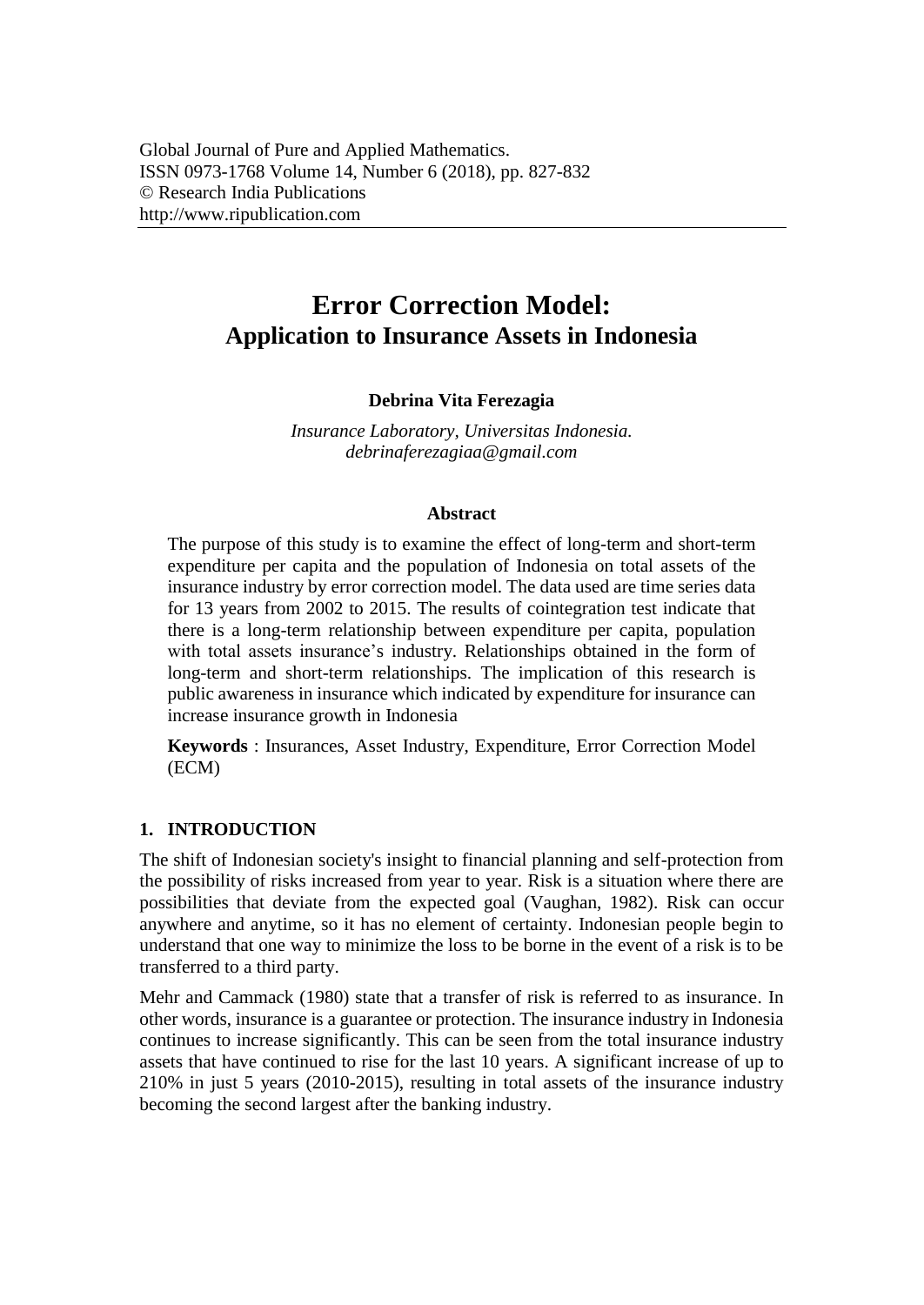However, the penetration rate and density of the new insurance industry reached 2.63% of GDP. This level of penetration and density is relatively low when compared to neighboring countries such as Singapore, Malaysia and Thailand which reach more than 5%. The low level of national insurance penetration is due to several things including the lack of level of insurance literacy among the people of Indonesia.

Indonesia has the fourth largest population in the world. However, 85% of Indonesians do not have access to insurance. Indonesia's per capita spending on insurance also continues to increase every year. This fact shows that Indonesia is still a chance to develop the potential of the insurance industry.

Based on this background, the researcher wanted to see the pattern of awareness of the insured community and the development of industrial assets from 2002-2015. In addition, researchers wanted to measure the short-term and long-term relationships of per capita expenditure in insurance, the total population of the total assets of the insurance industry. The method used is Error Correction Modeling (ECM).

One of the purposes in this study is expected to support government programs in insurance literacy towards Indonesian society as well as predictions in the future. In addition, this study is expected to contribute to science with the application of ECM model in insurance.

# **2. MATERIALS AND METHODS**

# **2.1 Data**

The data used in this research is time series data for 13 years that is year 2002 until 2015. The data obtained comes from the publication of each year of *Statistik Perasuransian Indonesia* (Indonesian Insurance Statistics) by *Otoritas Jasa Keuangan* (OJK). The variables used are total assets, per capita expenditure and indonesian population.

# **2.2 Method**

Research on the prospects and competitiveness of the insurance sector in Indonesia has been studied by Sigit Setiawan (2015). In this research using descriptive and comparative approach. The ECM method for insurance has also been studied previously by Boon (2005) with gross domestic product variables, total asset insurance, and stock prices. Boon has been research with scope in Singapore.

According to the Statistics Indonesia, average expenditure per capita is the cost incurred for the consumption of all household members for a month either from purchasing, granting or production itself divided by the number of household members in the household. Population includes all residents of the entire geographic territory of Indonesia, who have stayed for six months or longer, and those who intended to stay even though their length of stay was less then six months. Assets are the wealth (resources) owned by a business entity that can be clearly measured using a unit of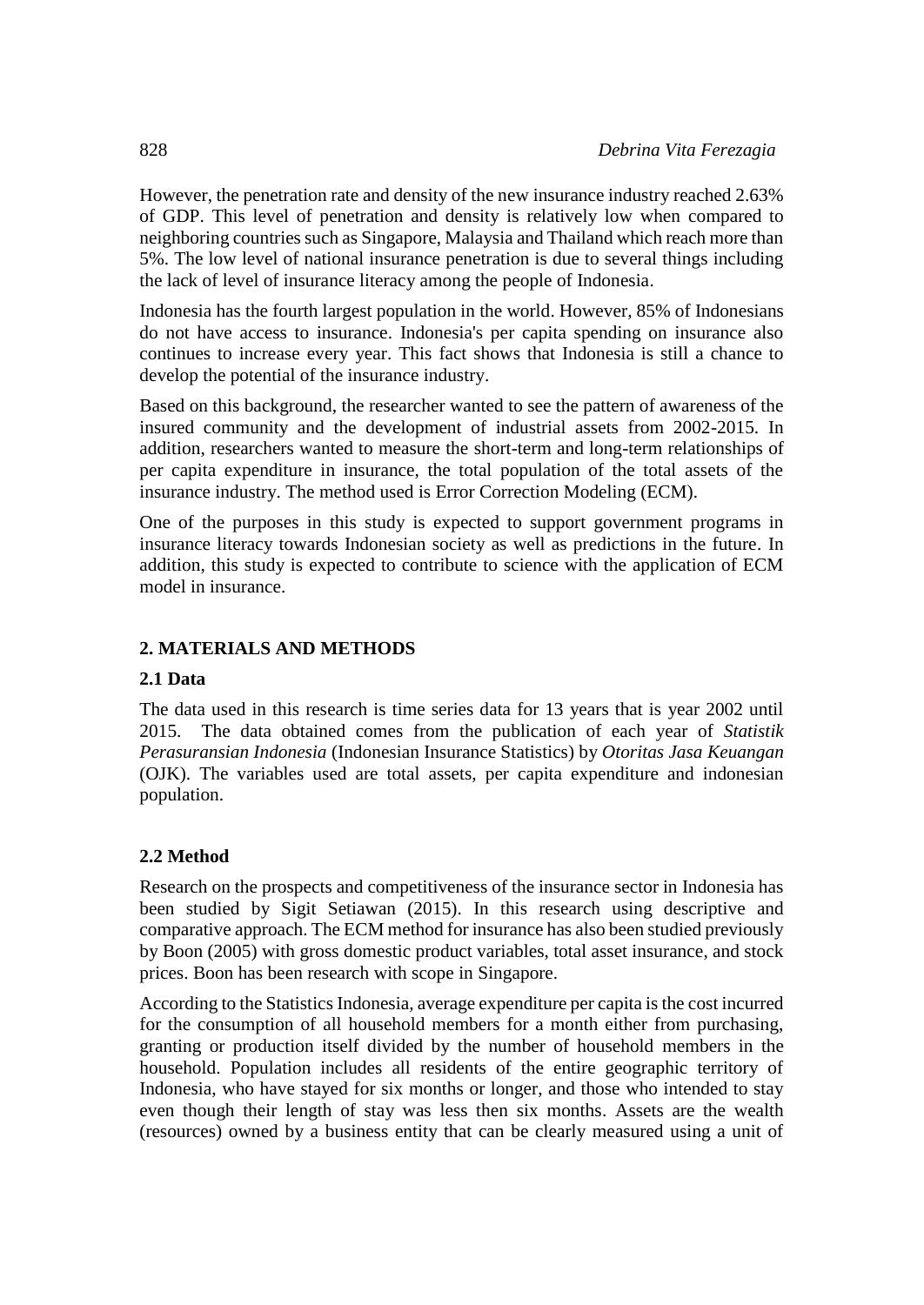money and a sorting system based on how quickly the changes are converted into units of cash

Unit root test is one way to test the stationarity of a time series data. Unit root test is used to observe whether the value of a particular coefficient of the estimated variable has a value of one or not. Unit root test can be explained from the model below (Damodar, 2009):

$$
Y_t = \delta Y_{t-1} + e_t
$$

where  $e_t$  is a random or stochastic residual with mean zero, constant variance and unrelated as assumed by OLS (*Ordinary Least Square*). is random which can be said as white noise. If  $\delta = 1$  then random variable *Y* has the unit root. If the time series data has the unit root then it is said the data is random walk and data that has the nature of random walk is not stationary.

The cointegration test was popularized by Engle and Granger. The cointegration approach is closely related to testing the possibility of a long-term equilibrium relationship between economic variables as required by economic theory. The cointegration approach can also be viewed as a theory test and is an important part of the formulation and estimation of a dynamic model. In the concept of cointegration, two or more non-stationary variables time-series will be cointegrated when the combination is linear as time passes, although it can happen each variable is not stationary. If the time series variable is cointegrated then there is a stable relationship in the long run, if two series is not stationary consisting of  $X_t$  and  $Y_t$  cointegrated, then there are special representations as follows (Damodar, 2009):

$$
Y_t = \beta_0 + \beta_1 X_t + \varepsilon_t
$$

where  $\varepsilon_t = Y_t - \beta_0 - \beta_1 X_t$ ,  $\varepsilon_t$  (*error term*) stationary, I(0).

To know the time series of stationary or nonstationary can be used regression. The cointegration test used in this study is a cointegration test developed by Johansen. Johansen test uses trace statistic analysis and critical value at confident level  $\alpha = 5$ %. The null hypothesis is that if the statistic trace value is greater than the critical value at the confident level  $\alpha = 5\%$  or the probability value (p-value) is smaller than  $\alpha = 5\%$ then cointegration is indicated.

When two time variables are not stationary but mutually cointegrated it can be concluded that there is a long-term equilibrium relationship between the two variables. In the short term there is the possibility of an disequilibrium, and to solve it used correction with the Error Correction Model (ECM). ECM has several uses, but the most important use in econometrics is to overcome non-stationary time-series data and spurious regression. ECM Engle-Granger can be defined as follows (Damodar, 2009) :

$$
\Delta Y_t = \alpha_0 + \alpha_t \Delta X_t + \alpha_2 E C_t + \varepsilon_t
$$

where  $EC_t = Y_{t-1} - \beta_0 - \beta_1 X_{t-1}$ ,  $\Delta X_t = X_t - X_{t-1}$ ,  $\alpha_1$  is short-term coefficients,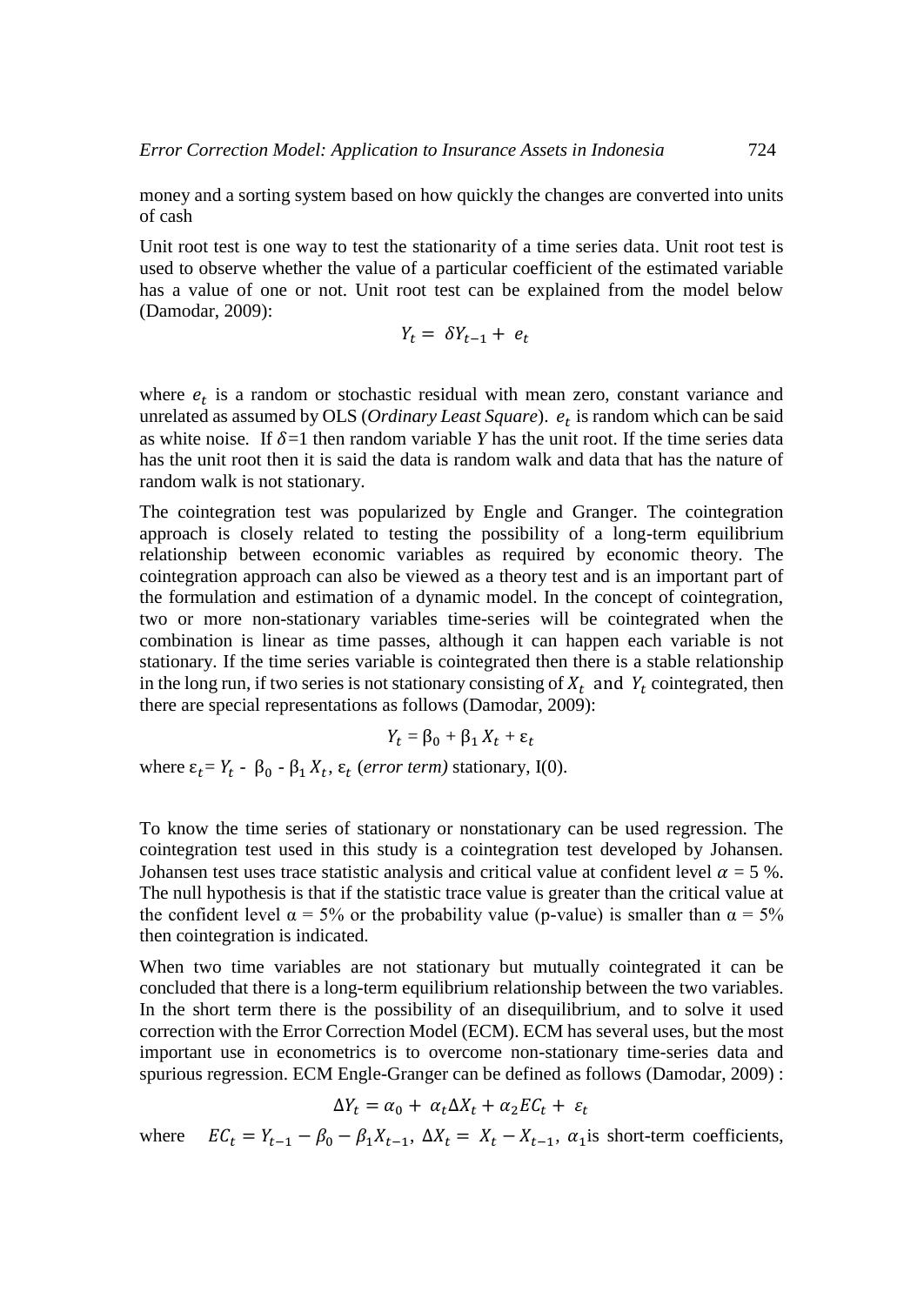$\beta_1$  is long-term coefficients, and  $\alpha_2$  is coefficient of inequilibrium correction.

Coefficient of inequilibrium correction  $\alpha_2$  is an absolute value that explains how quickly the time it takes to get a equlibrium value. If the probability value of the coefficients  $\alpha_2$  smaller than 0.05, it indicated a short-term relationship.

#### **3. RESULT AND DISCUSSION**

#### **3.1 Error Correction Models**

The development of an equation model that illustrates the long-term equilibrium relationship in accordance with the prevailing theory:

 $\textit{Asset}_t = \alpha_0 + \alpha_1 \textit{Expen} + \alpha_2 \textit{Pop} + e_t$ 

The inequilibrium model described in the error correction term (ECT):

 $\textit{ECT}_t = \textit{Asset}_t - \alpha_0 - \alpha_1 \textit{Expen} - \alpha_2 \textit{Pop}$ 

The stationary test results show that all variables are not stationary at the level. Root unit test results can be seen in Table 1. The next step is to do differencing, stationary test results at differencing levels. After the first differencing test can be seen that all variables significant or stationary on the first different.

|           | <b>Unit Root Test</b> |       |                       |        |  |
|-----------|-----------------------|-------|-----------------------|--------|--|
| Variables | level                 |       | <b>Ist Difference</b> |        |  |
|           | ADF                   | Prob  | ADF                   | Prob   |  |
| Asset     | $-1.74524$            | 0.386 | $-4.12734$            | 0.0099 |  |
| Expend    | $-3.16833$            | 0.056 | $-4.63627$            | 0.0044 |  |
| Pop       | 0.14538               | 0.955 | $-5.05615$            | 0.0023 |  |

**Table 1.** Unit Root Test Value at Level and Differecing

Identify cointegrated data to see that the model used has a long-term relationship. Based on the test cointegration test, the value of Probability ECT (0.008), it can be concluded that there is long-term influence. After performing stationary test and cointegration test, further forming error correction model with the aim of obtaining estimation model which is useful to know short term relationship behavior including adjustment of error correction as reaction of inequilibrium. The resulting model is shown in table 2.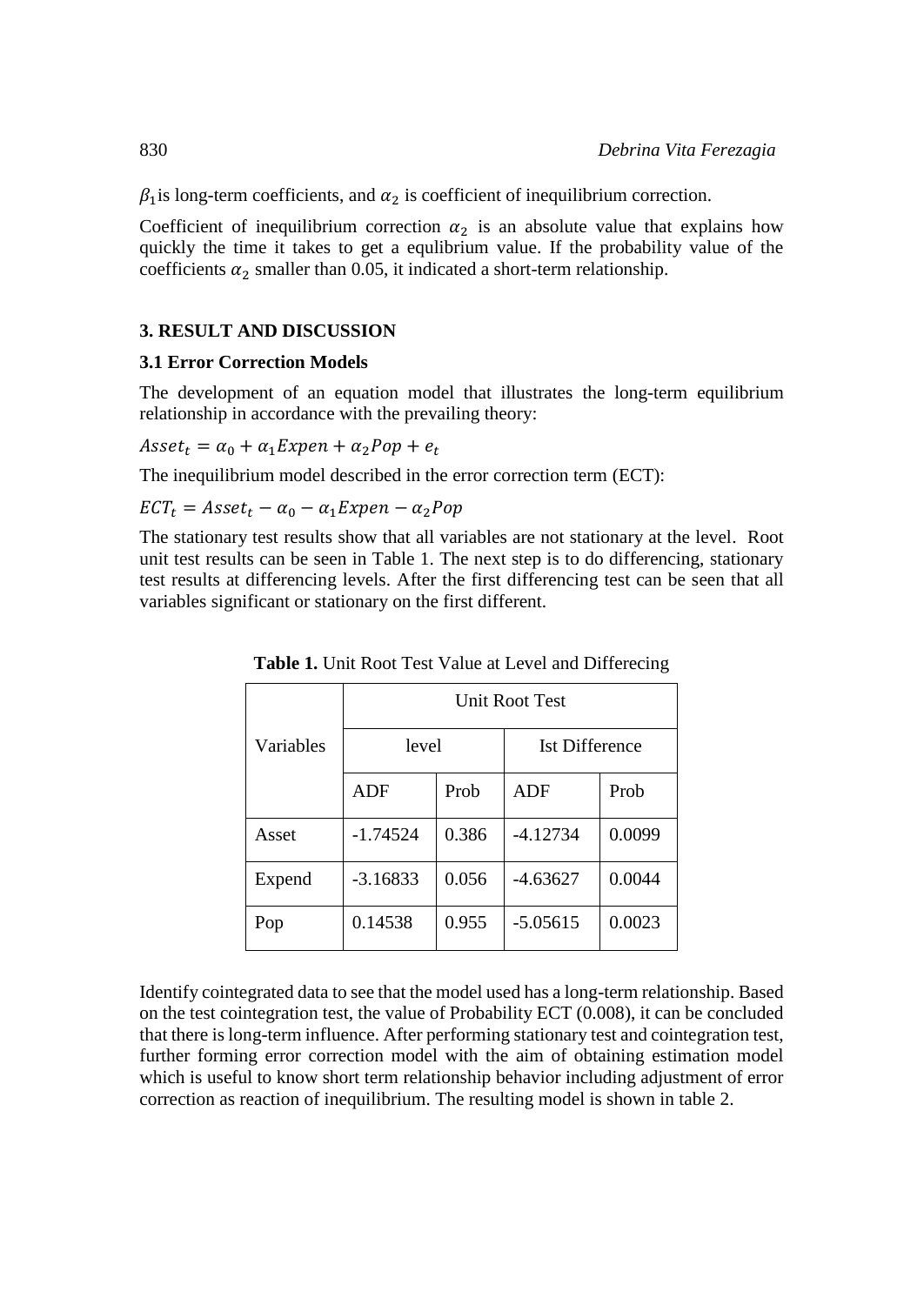| Variable      | Coef.       | SЕ       | Prob.  |
|---------------|-------------|----------|--------|
| $\mathcal{C}$ | 0.079696    | 0.038104 | 0.0660 |
| D(EXPEND)     | 0.111489    | 0.050604 | 0.0551 |
| D(POP)        | 5.677797    | 2.085403 | 0.0235 |
| $ECT(-1)$     | $-0.608672$ | 0.280146 | 0.0579 |

#### **Table 2.** Model Estimation

ECT variables have a significant effect on the error rate of 10% and have a negative sign. So that there is enough evidence of a cointegration relationship or a long-term relationship between independent variables and dependent variables. In addition, the significance of ECT variables also means that the empirical models used in the study have valid model specifications. From the estimation result, it is known that the absolute value of ECT variable coefficient is 60.87% which explains that about 60.87% mismatch between actual value of total asset in the short term and total asset balance value in long term will be corrected at every quarter.

#### $DAset_t = 0.079 + 0.111$   $DExpenditure_t + 5.677DPop_t - 0.60867ECT_{t-1}$

The model obtained can be interpreted as every 1 rupiah increase in per capita expenditure of the Indonesian population for insurance will increase total assets of 0.111 trillion rupiah with other variables considered constant. If the population of Indonesia increased 1 million people, it will raise the total assets of the insurance industry of 5,677 trillion Rupiah.

Value of  $R^2 = 58,15\%$ , so it can be interpreted that the influence of per capita expenditure and population in Indonesia affects the total assets of the insurance industry by 58.15%, while the rest is influenced by other variables not described in this research model.

The dimensions of the error can be seen from the RMSE values. The smaller the RMSE value then the prediction will be closer to the actual value Based on the analysis results. RMSE value generated from the prediction of this model is quite small that is equal to 4.6%.

#### **3.2 Classic Assumptions**

The predicted model parameters will be valid if the classical assumption test is met. Normality test can be seen by jarque-bera values  $= 0.0837$  and probability value  $=$ 0.959. It can be concluded that data normaly distributed. White Heteroscedaticity Test with Chi-square value is 4.3577 and P-value  $= 0.628$ . it can be concluded that the assumption of homoscedasticity is fulfilled. Non-autocorrelation test with Breusch